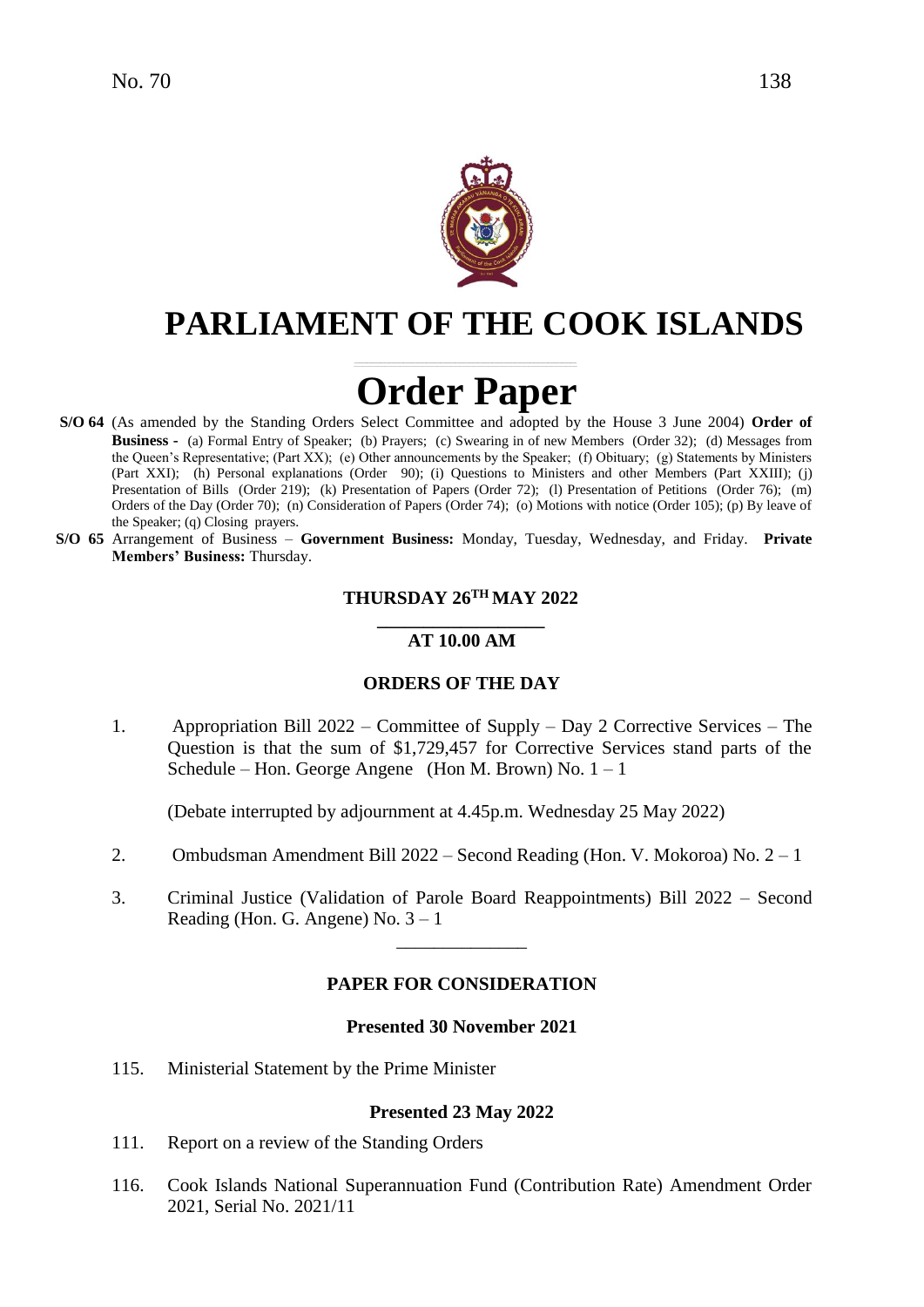- 117. Environment (Montreal Protocol) Regulations 2021, Serial No. 2021/12
- 118. Transport (Motor Driver Licensing) Amendment Regulations 2021, Serial No. 2021/13
- 119. COVID-19 (Public Health Measures) Regulations 2021, Serial No. 2021/14
- 120. COVID-19 (Air Border Entry Requirements) Regulations 2021, Serial No. 2021/15
- 121. Public Expenditure Review Committee (Appointment of Other Committee Members) Order 2021, Serial No. 2021/16
- 122. Justices of the Peace (Remuneration) Regulations 2021, Serial No. 2021/17
- 123. Te Mato Akamoeau Office of the Ombudsman Annual Report 2020-21
- 124. COVID-19 (Public Health Measures) Amendment Regulations 2022, Serial No. 2022/01
- 125. COVID-19 (Public Health Measures) Amendment Regulations (No. 2) 2022, Serial No. 2022/02
- 126. Ombudsman (Terms and Conditions of Appointment) Order 2022, Serial No. 2022/03
- 127. COVID-19 (Air Border Entry Requirements) Amendment Regulations 2022, Serial No. 2022/04
- 128. COVID-19 (Air Border Entry Requirements) Amendment Regulations (No. 2) 2022, Serial No. 2022/05
- 129. COVID-19 (Air Border) Regulations 2022, Serial No. 2022/06
- 130. COVID-19 (Public Health Measures) Amendment Regulations (No. 3) 2022, Serial No. 2022/07
- 131. International Relationship Property Trusts Regulations 2022, Serial No. 2022/08
- 132. Cook Islands Immigration Act Commencement Order 2022, Serial No. 2022/09
- 133. Cook Islands Immigration Regulations 2022, Serial No. 2022/10
- 134. COVID-19 (Public Health Measures) Regulations 2022, Serial No. 2022/11
- 135. COVID-19 (Border Entry Requirements) Regulations 2022, Serial No. 2022/12
- 137. PERC Report on Complaint regarding Integrity of Information produce by Revenue Management Division (RMD)
- 138. PERC Report on Complaint received regarding Revenue Management Division at Ministry of Finance
- 139. Public Account Committee Report on the Review of the Appropriation 2022-23